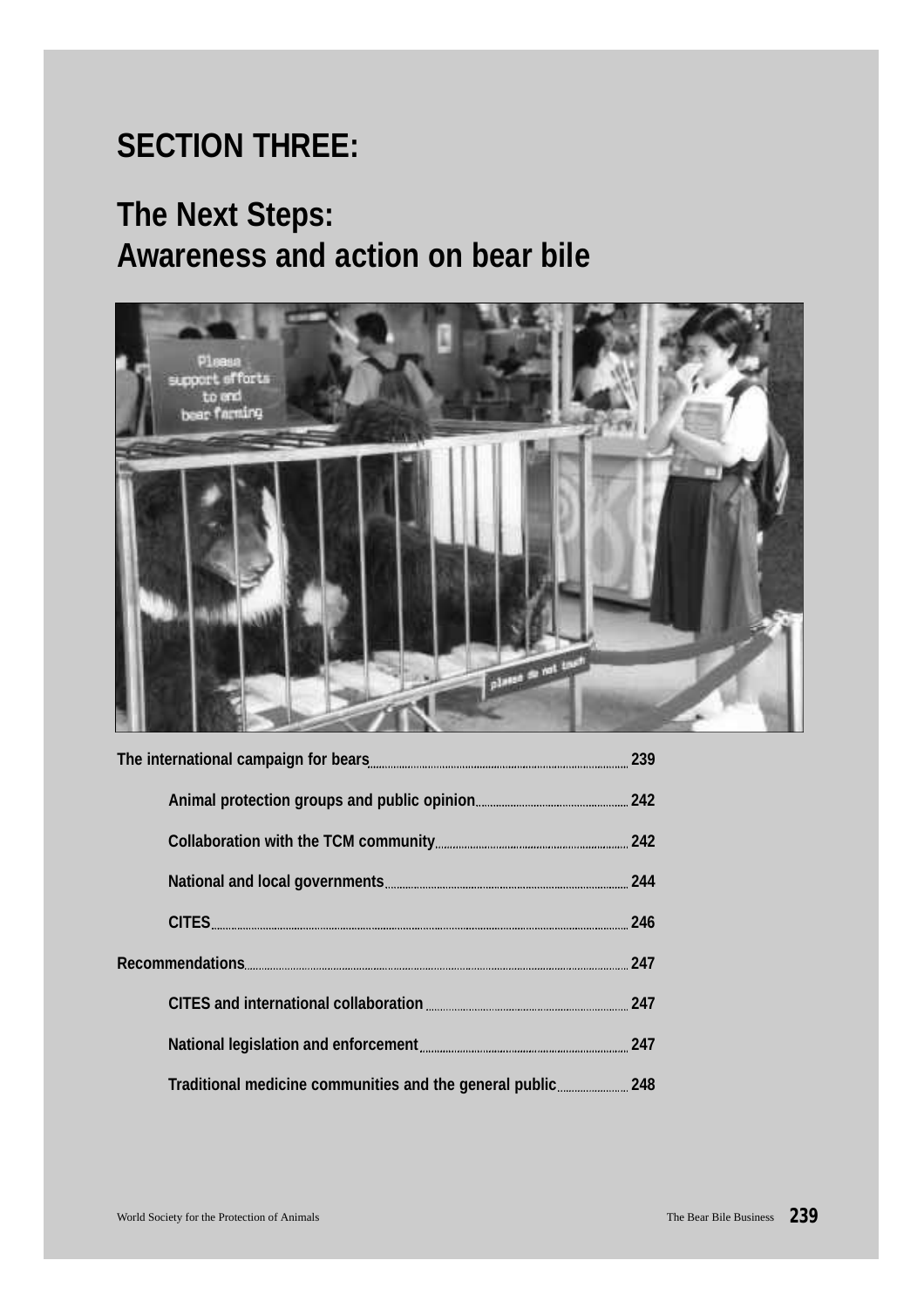# **The Next Steps**

## **Philip Wilson and Vadivu Govind**

#### **The international campaign for bears**

Bear gall and bear bile are no longer essential for use in traditional medicine; there are suitable herbal and synthetic alternatives to their use. Also, bear bile has no place in the non-essential products that are now being marketed by the proponents of the bear farming industry. Human greed is propelling this industry, which is founded on extreme animal suffering. WSPA believes that farming bears for bile should be stopped as soon as feasible on the grounds of: the extreme animal cruelty involved; the negative effects on wild bear conservation; and the existence of suitable herbal and synthetic alternatives to bear bile.

Progress towards this end, requires a combination of approaches. Collaboration between CITES and national and local governments is needed to ensure that effective regulations and legislation are in place to stop the illegal bear products trade and to protect wild bear populations. Direct communication with China is needed, to determine their long-term strategy for the bear farms, and to explain the reasons why bear farming should end. Effective enforcement of national legislation is needed. Ways in which NGOs (non governmental organisations) can assist governments should be explored, including public awareness work and the sharing of survey information that may assist governments.

In close collaboration, NGOs and the public can play an important role in making positive progress on this issue. In 1999 and 2000, WSPA concentrated specifically on obtaining data on the bear farms<sup>1</sup>, which was analysed by Dr Barbara Maas, a behavioural scientist, internationally respected in her field<sup>2</sup> (Dr Maas' findings are outlined in Section One of this report). When they were first publicised, WSPA requested its member societies and members to assist with the campaign. The organisations worked to raise the profile of the issue by discussing it during communications with national authorities and international bodies. WSPA members and members of the public sent lobby cards and wrote letters to the Chinese Government, as well as their national governments, requesting that the bear farms be closed down.

During the past three years, WSPA has worked closely with several of its member societies to uncover the extent of the illegal international trade in bear bile and gall products, in order to focus the attention of the international community, and specifically Parties to CITES, on the illegal trade and to attempt to find effective ways of stopping it. However, ultimately, in order to stop the trade, the demand has to stop. Therefore, an additional focus during the past year has been on public and consumer awareness programmes in key countries. Similar work is carried out by the Asian Conservation Awareness Programme (ACAP), which campaigns to reduce demand for wildlife products. WSPA, JWCS and ACRES have carried out awareness programmes in Singapore and Japan in 2002. Additional programmes will be carried out in other countries.

**Campaigns on the bear issue are being undertaken throughout the world to illustrate some of the key strengths and strategies of these campaigns, in the following pages we take key examples of activity in Taiwan, Singapore, and Japan.**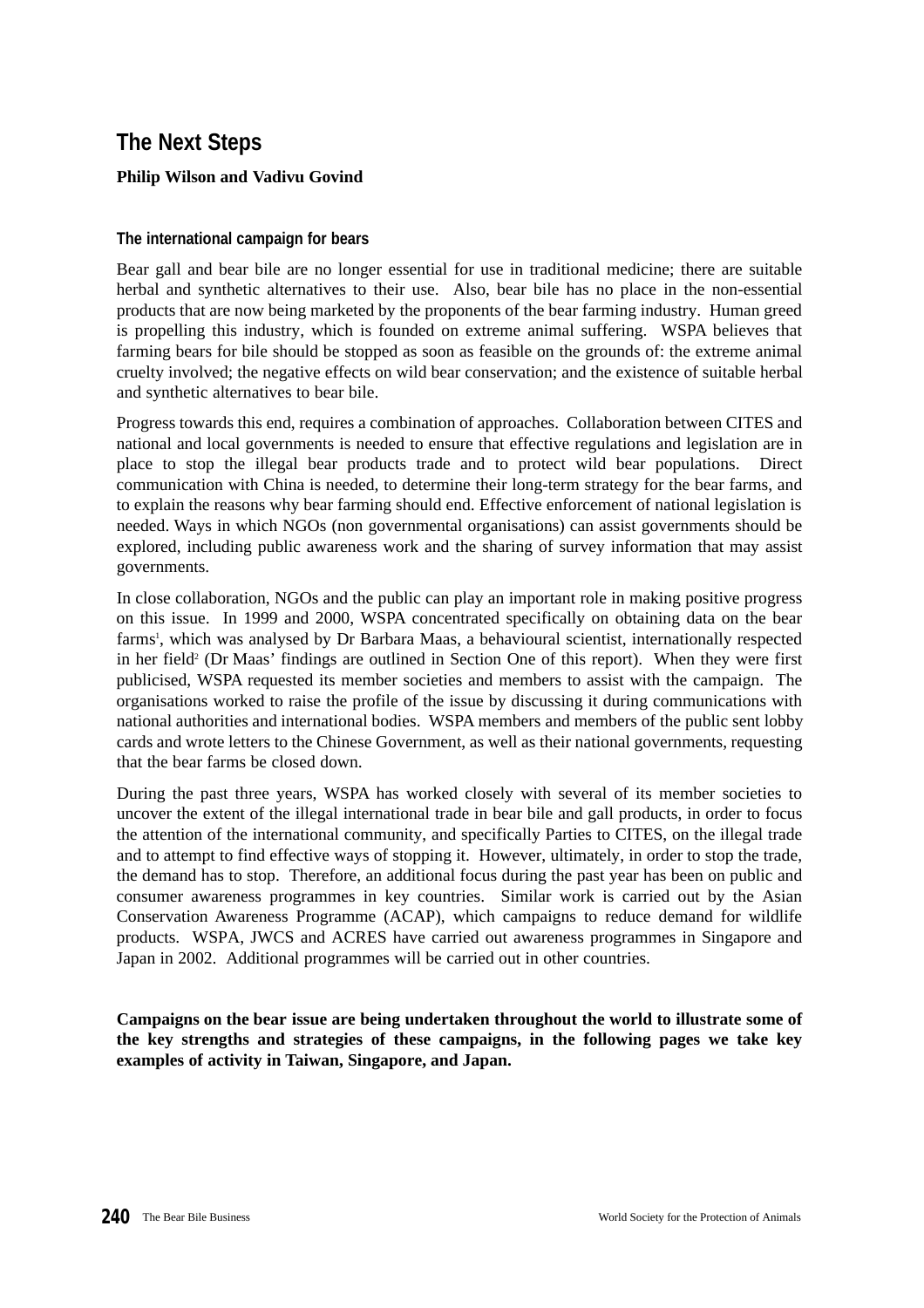

**WSPA's mechanical bear, which moves, groans in pain and has "bile" dripping from its wound. It simulates the lives of thousands of bears in China (see Section One), here making an appearance at the annual Earth Day event in Tokyo, one of several venues for the awareness campaign in Japan**



**People in Singapore were shocked, saddened and moved to tears when they watched the mechanical bear. Some admitted that they were not "animal lovers" but that ACRES exhibition still generated empathy in them for the suffering of animals.**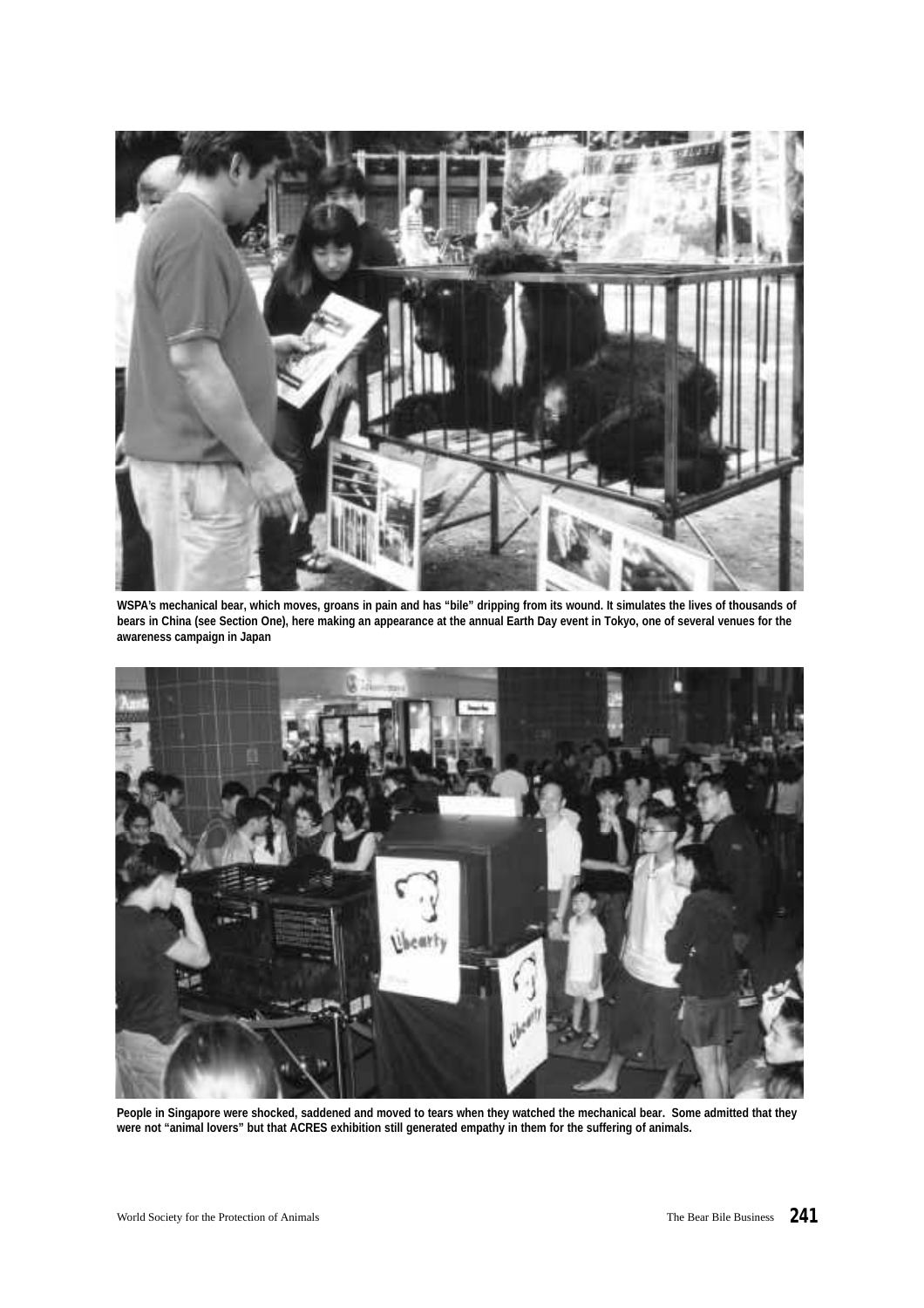#### **Taiwan: Animal protection groups and public opinion**

As has been shown in Taiwan, it is possible to reverse the trend regarding the consumption of bear products. Over several years, the Environment and Animal Society of Taiwan (EAST), have been carrying out public awareness work concerning the consumption of bear products. Legislation which was amended in 1994, combined with effective campaigning has helped to create awareness amongst the TCM community and the public about the illegality of bear products.

### **Singapore: Animal protection groups and public opinion**

Animal Concerns Research and Education Society (ACRES) launched their report, *The Trade In Bear Gall Bladder And Bile Products In Singapore* (featured in Section Two – Bear Markets) and a campaign video of the findings at a press conference in Singapore in December 2001<sup>3</sup> . The event received significant media coverage. Prior to the press conference, the report had been sent to the Agri-Food and Veterinary Authority (AVA), the CITES Management Authority in Singapore, for their information and action. Detailed information about the bear products found in the survey and the shops selling them were also forwarded to the AVA at that time. Over several months ACRES communicated with the AVA, focusing on the recommendations in the ACRES report.

To compliment this governmental liaison, ACRES carried out a two month public awareness campaign with WSPA's 'mechanical bear'. This mechanical bear is an exact replica of a bear in a bile farm cage in China (see photographs opposite). The roving exhibition was used to highlight the cruelty behind the production of bile on the bear farms, and to explain the findings of the Singapore bear trade investigation. By linking these two aspects it became a 'local' issue. The exhibition reached 30,000 people in nine shopping malls and educational institutions from December 2001 to February 2002. The response of Singaporeans visiting the exhibition was one of empathy for the suffering of animals. The exhibition was further assisted by striking displays designed by Saatchi  $\&$ Saatchi, who also designed 28,000 free postcards on bear farming which were distributed by ZoCard Singapore, in restaurants around Singapore, to create further public awareness.

The campaign has successfully raised awareness and education about the issue – consumers of bear bile have responded that they would not take bear bile again after viewing the ACRES exhibition. Having seen the mechanical bear and watched the video footage of Chinese bear farms, people are now more sensitive to and concerned about the suffering on Chinese bear farms. Thousands of signatures were collected in support of the campaign and presented to the Ministry of National Development. The number of signatures was also sent to TCM Associations.

## **Singapore: Collaboration with the TCM community**

At least one TCM Association, the Singapore Chinese Druggists Association, has issued statements to its 500 members to stop selling bear products. The TCM Industry has made public statements on the promotion of alternatives to bear bile:

"*There are herbal alternatives which are what we are selling in our stores instead of bear bile"* Mr Liew Show Kiat, of the Singapore Chinese Druggists Association, in *The Straits Times* (25 April 2002)

*"There's a host of alternatives you can use instead of bear bile products to treat fever, and that is the beauty of traditional Chinese medicine"* Mr Clifford Eu, Executive Director, Eu Yan Sang, one of Singapore's biggest TCM retailers (*The Straits Times*, 8 December 2001)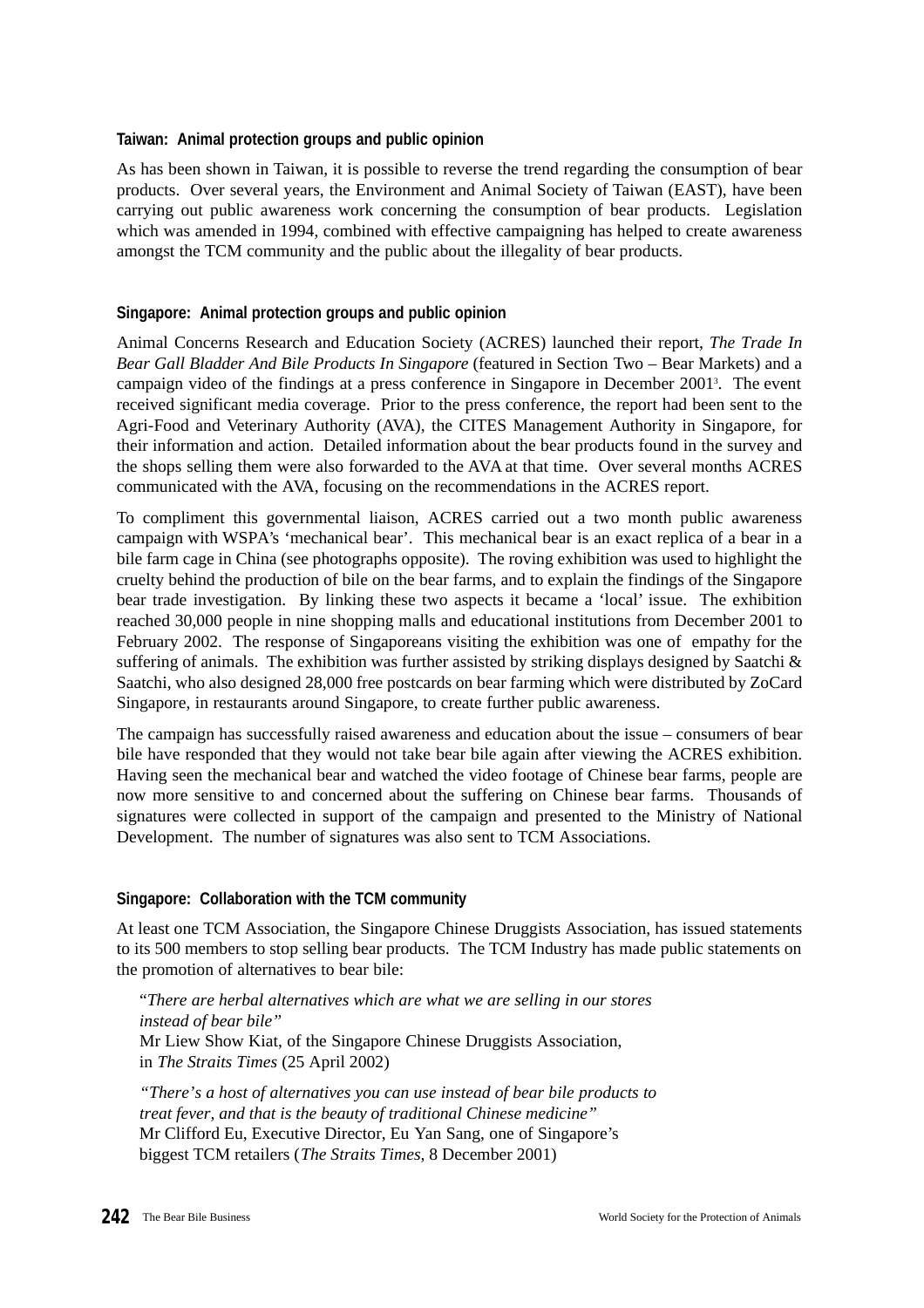

**This Singapore shopping mall screened ACRES campaign footage on the TV screens, including a large wide screen on the side of the building.**



**Educational exhibits (kindly designed by Saatchi and Saatchi) and video footage provided detailed information on the Singapore study and bear farming.**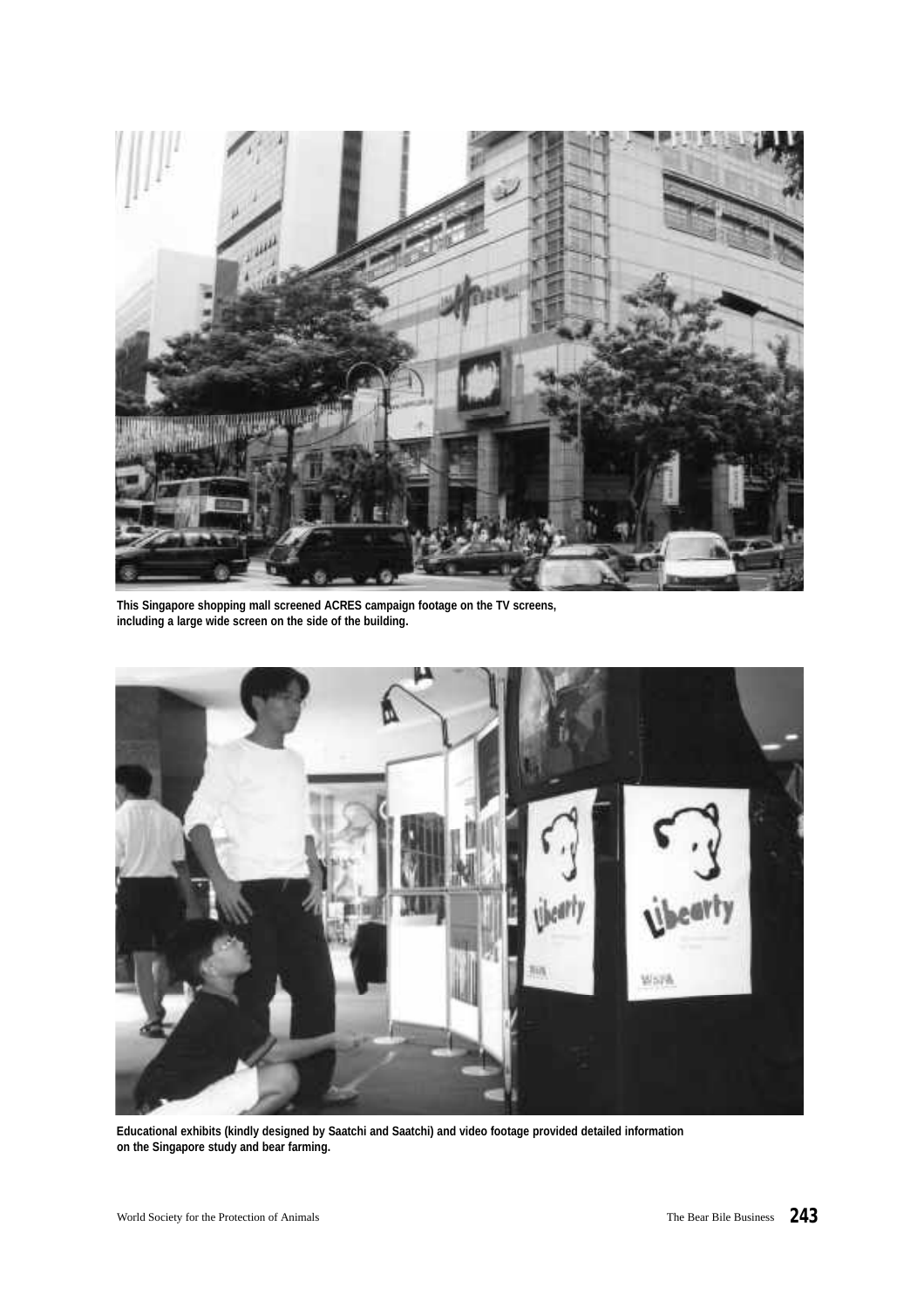In addition to these statements, Mr Fong Cheng Ek, a lecturer with the Singapore Chinese Physicians Association told *Today* (7 December 2001) that there are alternatives to bear products, which can also cool heatiness (internal heat) in the blood.

A TCM trader, reported to the Authorities for selling bear bile, has been prosecuted as a result of the campaign.

#### **Singapore: National and local governments**

Good progress has been made with the national government. The Agri-food and Veterinary Authority (AVA) has discussed with the Health Sciences Authority that the registration of new TCM products, with animal content, should be referred to them for vetting for presence of endangered species. The AVA is also engaging with the TCM community in the regulation of trade in endangered species. The AVAhas established a relationship with the Singapore TCM Organisations Committee (STOC), which represents TCM retailers, manufacturers, importers and physicians, and is working with STOC to enhance its members' understanding of the Convention on International Trade in Endangered Species of Wild Fauna and Flora. The STOC has assured them its full cooperation. The AVA has publicly stated that they want to eliminate the use of endangered species in TCM in Singapore

*"We'll continue to educate TCM practitioners that endangered species and their parts must not be used in traditional Chinese medicine"* Miss Lye Fong Keng, Head of the CITES Unit at the AVA *The Straits Times*, 25 April 2002

In addition, the AVA have stated that they will carry out educational awareness through airport displays, and that they will be exploring the use of the UK's Green Parrot Identification System for the identification of samples at Customs. They will also 'look into prosecuting those making false claims of products under the penal code.' Other ACRES recommendations will also be pursued.

#### **Japan: Animal protection groups and public opinion**

In March 2002, a similar campaign was initiated in Japan. The Japan Wildlife Conservation Society launched the results of their bear trade investigations in the report 'Japan's Illegal Trade In Bear Products: A Threat To Bears Worldwide<sup>24</sup> (see Section Two). Two press conferences were held on consecutive days in Tokyo, the first to launch the bear trade report and the second to discuss the Chinese bear farm issue, and the cruelty behind the products. Both events were well attended and supported by Saatchi and Saatchi staff, ten of whom climbed into small animal transport cages to illustrate for the press the cramped conditions on the bear farms. Three further press conferences, in Kobe, Osaka and Toyama (the main TM manufacturing city in Japan), then followed. The mechanical bear was used at these events and on the streets in Tokyo and Osaka. It provoked a good interest from the public, many of whom were very shocked by the cruelty of the farms and also concerned about the wild bear populations in Japan.

The launch was designed to coincide with discussions being held in the Japanese Parliament regarding amendments to the Game and Hunting Law, which affects the indigenous wild bear population (see 'Bear Markets: Japan' in Section Two).

Subsequent public awareness campaign work was carried out on Earth Day in Tokyo in the spring, and during the summer in Tokyo, Toyama, Yokohama and other cities.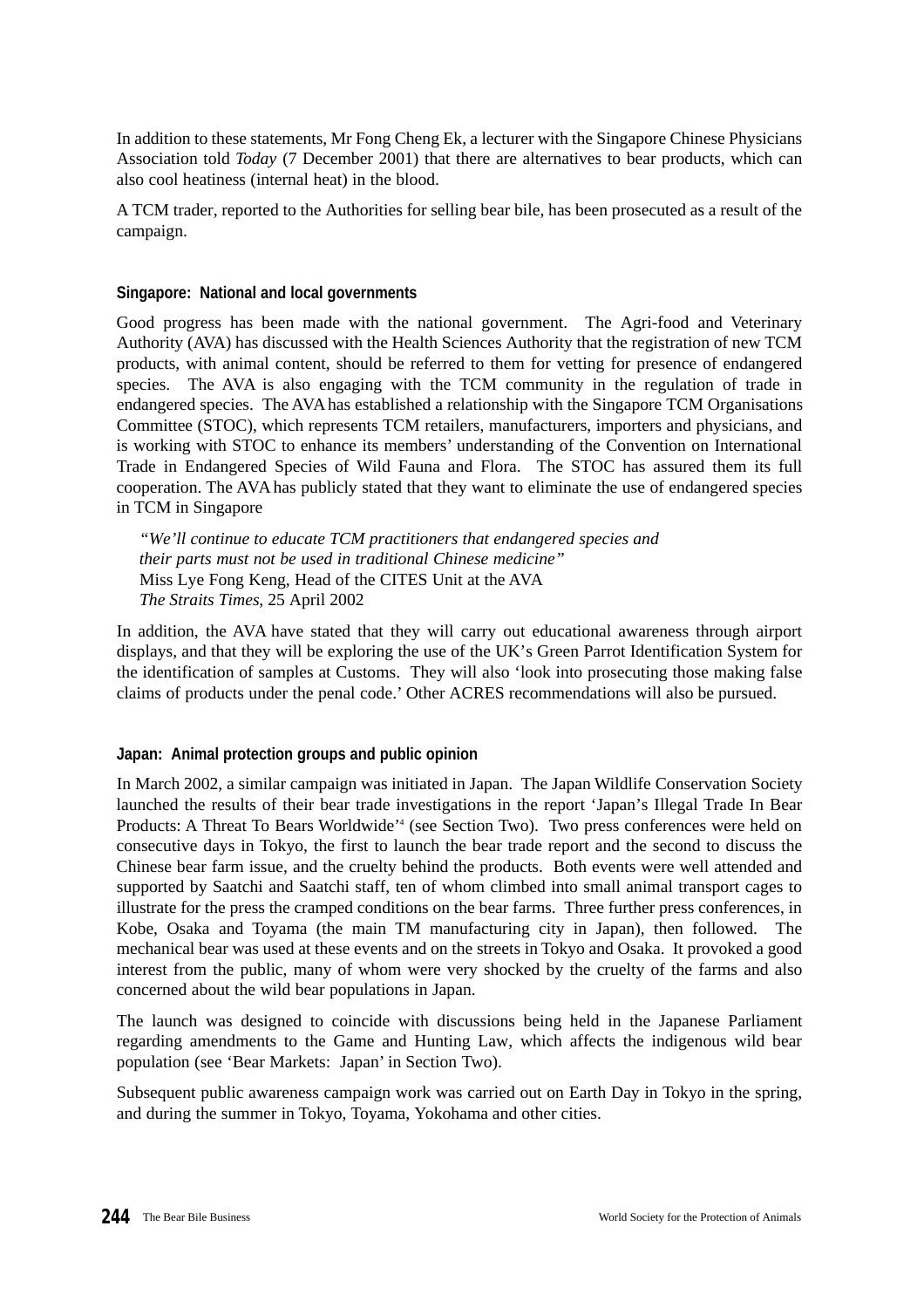

**In Japan, after a press conference in the Foreign Correspondents Club in Tokyo, the mechanical bear was exhibited outside and the bear farming and bear trade issues clearly explained to members of the public.**



**The traditional medicine connection between the hunting of Japan's wild bears and the bear farms in China is taken onto the streets of Japan.**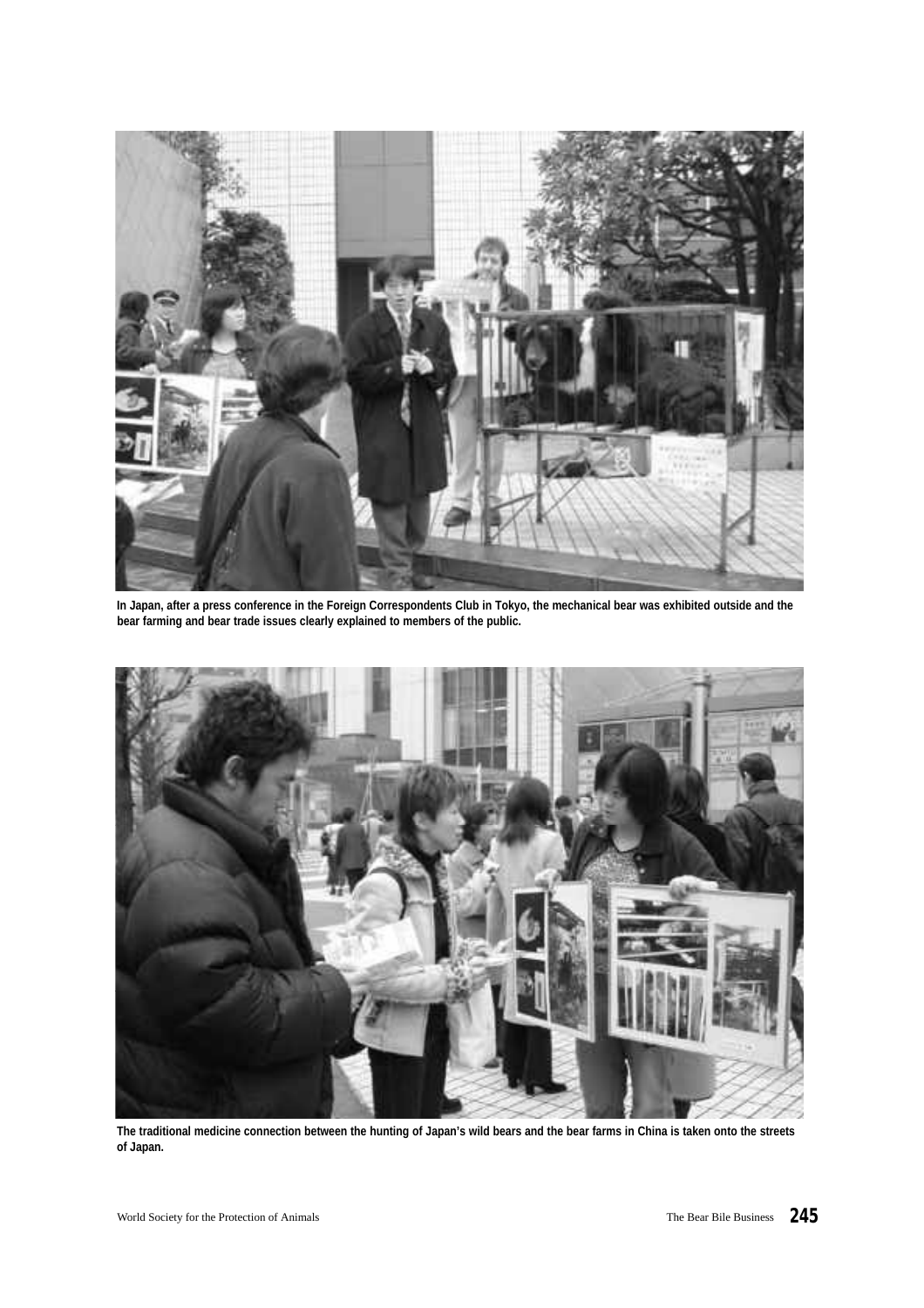#### **Japan: National and local governments**

JWCS lobbied hard in the Japanese Parliament, to improve the amendments being made to the Game and Hunting Law. A reply from the House of Representatives on this issue stated that:

*"The House urged the government in a supplementary resolution to the bill to take appropriate measures, such as controlling the use of wire trapping and counter measures to the catching of wildlife under false p retences, as when the animals caught are actually used for pharmaceutical purposes. The House also called on the government to consider future steps toward* 



**In Japan, JWCS and ALIVE (All Life In AV iable Environment) joined forces to put the message across to the public.**

*establishing a legal framework to further promote animal protection."*

It is hoped that further progress can be made.

Liaison and co-operation with National and local governments is needed in all countries with indigenous wild bear populations and in those countries that are potential markets for bear bile and gall products.

#### **Japan: Collaboration with the TM community**

Collaboration with TM communities in Japan and other consumer countries is vital in order to achieve success in changing the buying habits of the traditional medicine communities. The promotion of suitable herbal and synthetic alternatives to bear bile products needs to be carried out in all the countries surveyed. The endorsement of the alternative products by TM practitioners is needed in order to encourage consumers to use these products.

#### **CITES**

The Convention on International Trade in Endangered Species of Wild Fauna and Flora (CITES) is the key platform regarding the international trade in bear species; all eight species are listed on the CITES Appendices. Detailed discussions are needed with the 159 Parties to CITES, in order to discuss the findings of the eight national surveys (see section Two), which are relevant to not only bear range and consumer states, but other states where the issue could potentially become a problem. Co-operation and collaboration between countries is important to prevent the international illegal trade.

References<br>1 Watkins, V & Hsieh, Y. (2000) Chinese Bear Farming. World Society for the Protection of Animals (WSPA). UK.<br>3 Maas, B. (2000) The Veterinary, Behavioural And Welfare Implications Of Bear Farming In Asia (WSPA)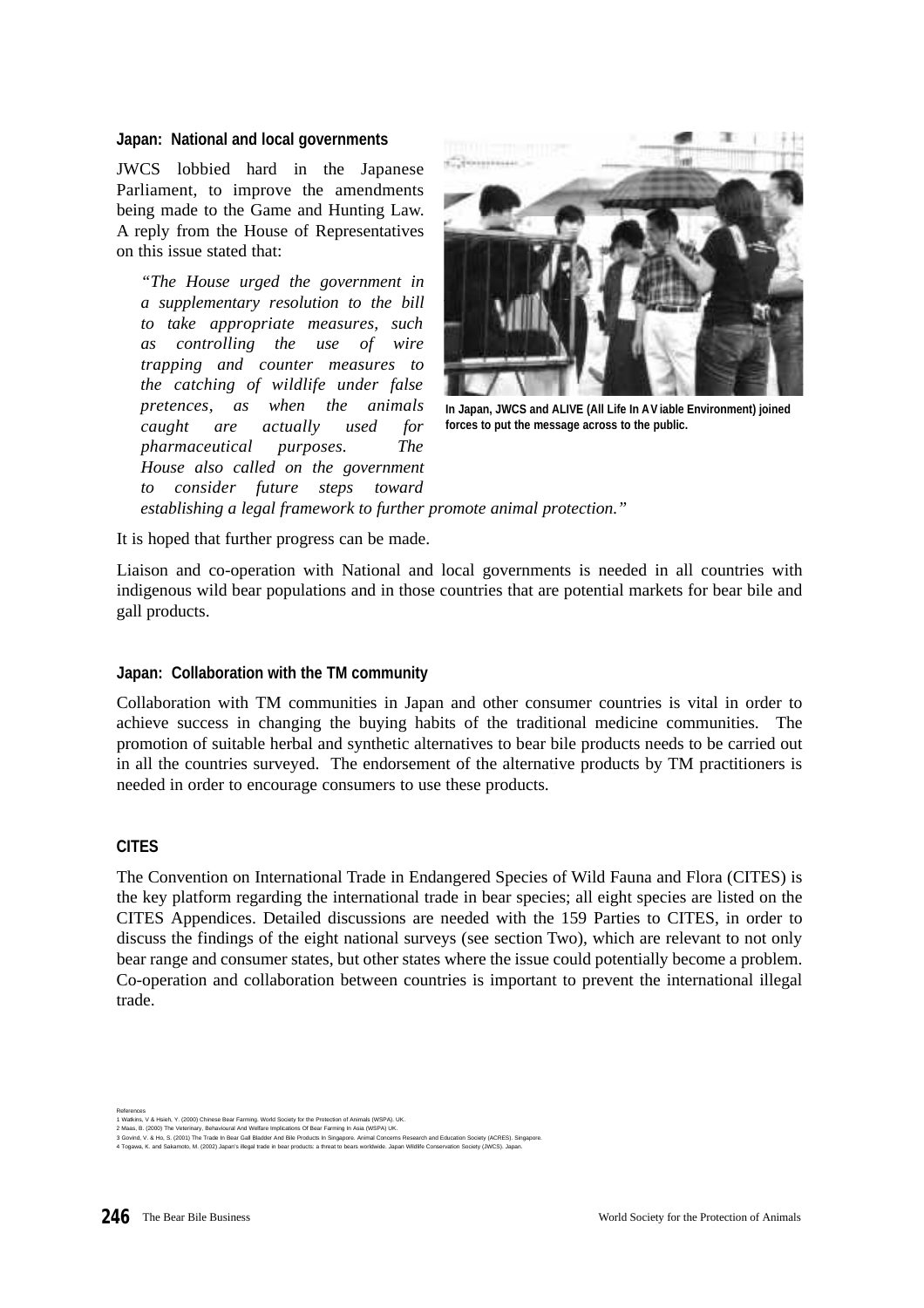# **Recommendations**

### **CITES and international collaboration**

- The current CITES regulations regarding the conservation of and trade in bear specimens should be maintained and improved upon, in order to control the current significant illegal international trade in bear products and to protect the remaining wild bear populations.
- Parties to CITES should assess their national legislation that implements CITES to ensure that it is effective and does not allow any loopholes for bear parts or derivatives to be traded internationally.
- The CITES Secretariat should meet with the Chinese CITES Management Authority to discuss the effectiveness and enforcement of China's national legislation that implements CITES. The extent of the illegal international trade of manufactured bear bile medicines, bear bile powder and bear galls being exported from China, indicates that there is a significant problem with the legislation and/ or the enforcement of the legislation.
- Bear range and consumer states should collaborate to a greater extent to share expertise and knowledge concerning the illegal trade in bear parts and products. Illegal trade routes should be closely monitored.
- In addition to the current ban on the trade in bear parts and derivatives of Appendix-I listed bear species, there should be a total ban on the trade in parts and derivatives of Appendix-II listed bear species. This would help to resolve the look-alike problem associated with bear galls of all species.
- Any attempts to register a bear farm operation in order to internationally trade bear bile should be rejected on the grounds of: the extreme animal cruelty involved; the negative effects on wild bear conservation; and the existence of suitable herbal and synthetic alternatives to the use of bear bile in traditional medicines.

#### **National legislation and enforcement**

- The governments of China, Korea and Vietnam, and any other states where bears are farmed for their bile, should close bear farm facilities as soon as is feasible for the reasons listed above.
- Stricter law enforcement by national authorities is needed in order to seize illegally traded bear products. Stronger penalties, both fines and custodial sentences, should be applied to those found guilty of illegal trade. International laboratory facilities to analyse samples should be utilised.
- In bear range states, there should be improved legislation to protect wild populations. Effective monitoring of wild populations should be carried out to determine levels of poaching and illegal international trade out of the country. If poaching and illegal trade does exist, then effective enforcement should be carried out. Information concerning trade should be given to CITES.
- More training is needed for customs and law enforcement officers, to assist them with the identification of illegal bear products. Practical identification manuals, such as the UK's Green Parrot Project, should be utilised by customs authorities.
- There should be close collaboration between government departments (wildlife/customs/health authorities) to ensure that illegal products are not registered for use in the country concerned.